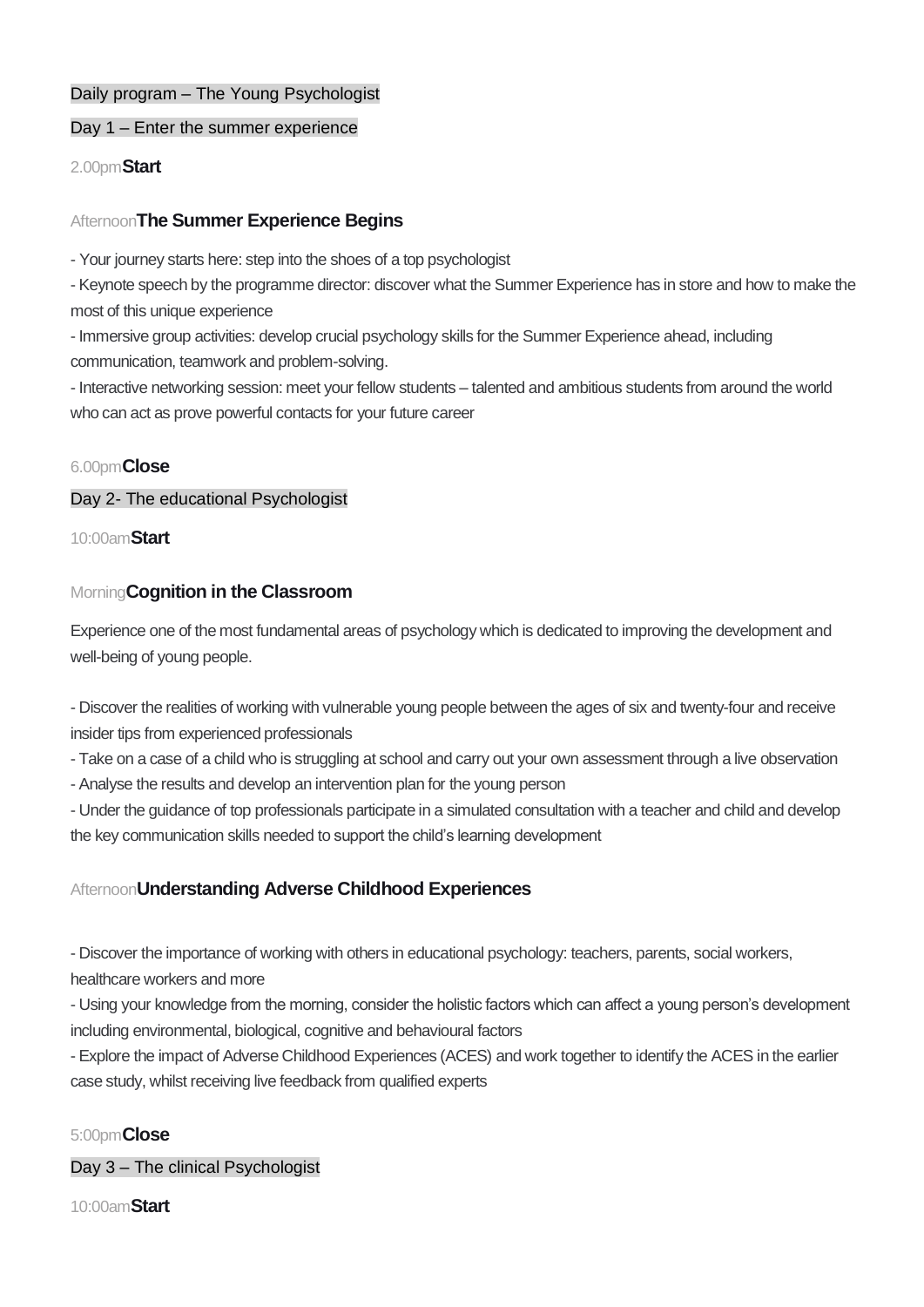# Morning**Enter the Psych Clinic: Patient Assessments**

Under the guidance of high-ranking clinical psychologists, you will participate in live, simulated patient consultations. - Understand the key skills, strengths and techniques of a clinical psychologist and discover some of the most fascinating mental disorders

- Learn the fundamentals of patient interaction, including building trust, establishing rapport and active listening

- Become the psychologist: carry out an initial assessment with a variety of patients and seek to learn about their thoughts, feelings, behaviours and physical symptoms

# Afternoon**Enter the Psych Clinic: Patient Treatment**

- Develop bespoke treatment plans for each patient based on a thorough analysis of their initial assessment

- Explore one of the most fundamental therapy techniques of our time: Cognitive Behavioural Therapy (CBT) and see how it works live with your patients

- Using CBT techniques, work with the patients on cognitive reframing, thought records, behavioural experiments and relaxation techniques

-Receive live, in-depth feedback from professionals on your consultation approach.

## 5:00pm**Close**

# Day 4 – The sport Psychologist

10:00am**Start**

# Morning**Match Day: Visit a Premier League Stadium**

Travel to a state-of-the-art London sports venue and be immersed in the world of elite sport psychology, a field which is critical to an athlete's mental well-being and performance.

- Tour a premier league stadium and walk in the footsteps of world-renowned athletes and sports psychologists
- Understand the key to match day preparation and routines and recognise the athlete's critical pitfalls

- Work with athletes to enhance their performance and well-being and organise a personalised feedback session with a troubled player

- Goal setting: develop psychological strategies to enhance players' concentration and resilience on and off the pitch

# Afternoon**Career Coaching: How to Become a Successful Psychologist**

- Your path to success: understanding the key decisions ahead and how to maximise your chances of success

- Subject choices at A-level/IB/university and more
- Securing work experience, designing impactful CVs/resumes and powerful interview techniques
- Coaching from experienced psychologist on what you can do now to stand out in the future

# 5:00pm**Close**

Day 5 – The forensic Psychologist

10:00am**Start**

# Morning**The Trial: Becoming the Expert Witness**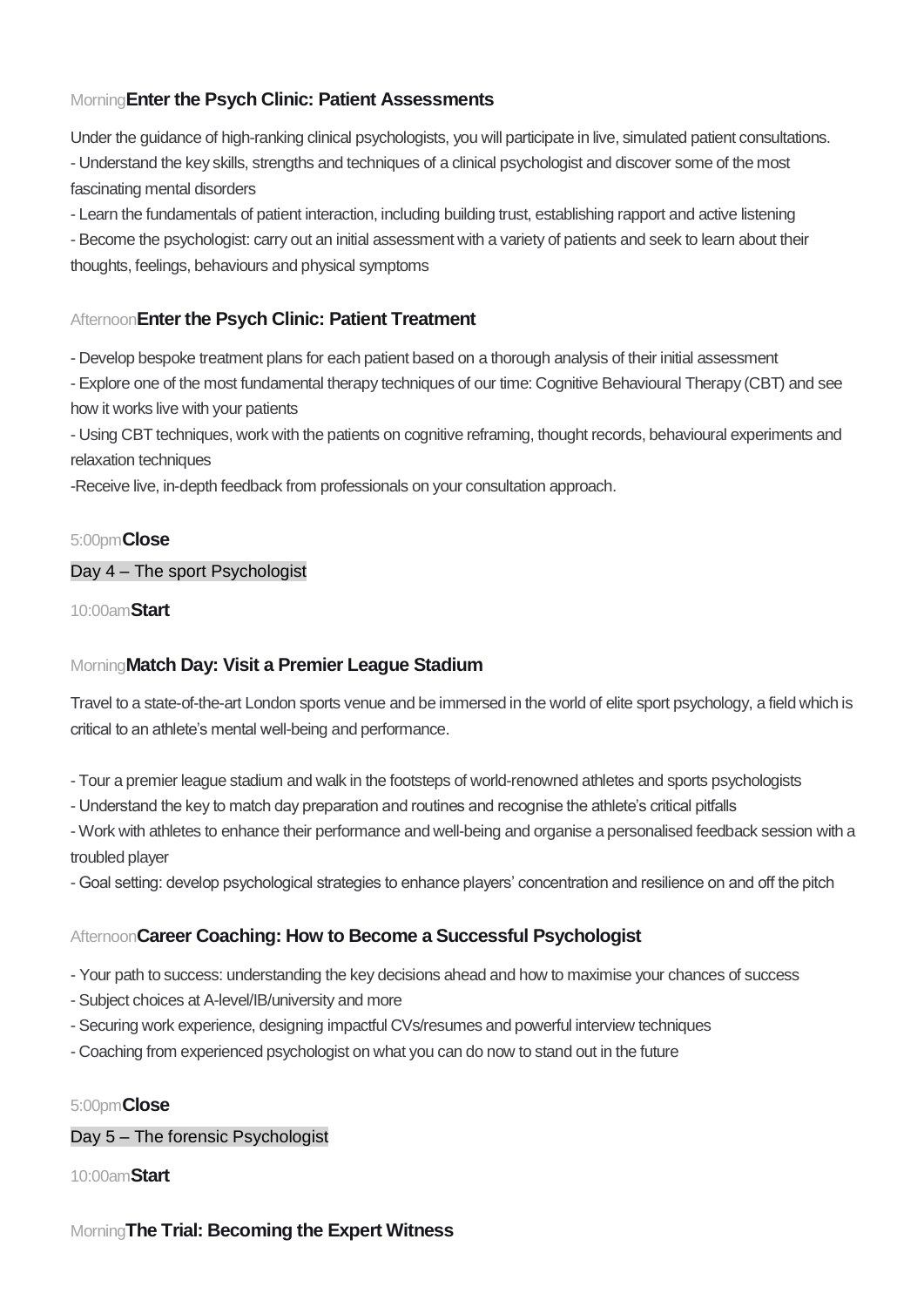Work alongside forensic psychologists to assess the psychological state of a criminal in a simulated criminal case.

- Carry out psychometric assessments on the offender and observe both cognitive and behavioural factors that have led to the offence

- Receive coaching on how to provide an independent expert opinion in front of a jury from top psychology professionals

- Enter the courtroom! Take to the stand and testify as an expert witness

## Afternoon**The Conviction: Become the Prison Psychologist**

- Carry out an in-depth risk assessment on the convicted criminal and devise an effective treatment plan

- Experience first-hand therapeutic techniques used in prisons and under the guidance of forensic professionals facilitate a group therapy session

-Analyse the effectiveness of the therapeutic techniques and use observation and assessment to give an accurate evaluation of the prisoner's rehabilitation progress

- Judgment call: using your expert opinion, consult with a parole board and make the final decision on whether the prisoner should qualify for early release.

### 5:00pm**Close**

#### Day 6 – Therapy techniques

#### 10:00am**Start**

Over the next five days you will discover how psychology interacts with a variety of different industries all the while adding to your psychology toolkit by further developing key skills. You will learn how to collaborate with other medical professionals; explore the pioneering psychological research that takes place in labs; and experience the critical role psychologists play in the business world. This is an opportunity to explore specialisms within psychology at greater depth and find what inspires you.

### Morning**Enter The Mental Health Ward**

Experience the work of clinical and counselling psychologists on mental health wards and how vital the role of the psychologist is for easing the distress of inpatients.

- Explore life on a mental health ward at a leading London teaching hospital used by trainee medical professionals and work collaboratively with a team of psychologists, nurses and doctors to diagnose and treat your patients -Examine several therapy techniques that can be used on wards from Cognitive Behavioural Therapy to art and dance therapy as well as psychodynamic therapy…

-Will your medical team be able to successfully diffuse an alarming situation and ensure the psychological safety of all your patients?

### Afternoon**Animal Therapy**

- Explore the role of animal assisted therapy in improving a person's quality of life
- Examine how companion animals help people with learning disabilities
- Observe how a therapy dog intervenes when faced with a person having a panic attack
- Propose ways to help increase awareness of the benefits of animal-assisted therapy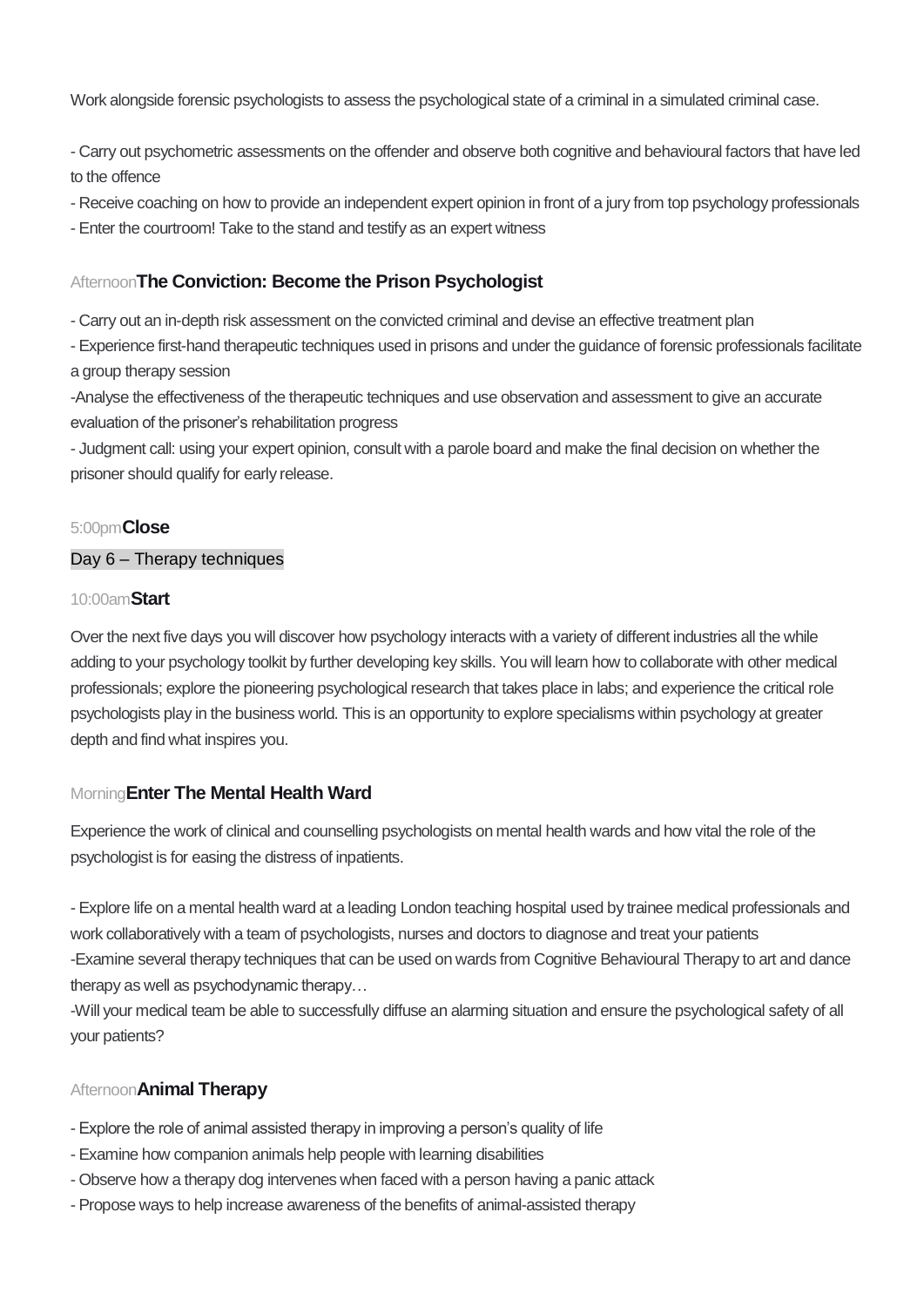## 5:00pm**Close**

## Day 7 – Inside Psychology : Neuropsychology and menthal health

10:00am**Start**

## Morning**Enter The Lab: Inside the Nervous System**

Discover how your cognition and behaviour are inextricably linked to brain function.

- Live demo: watch and learn as an accomplished neuropsychologist inspects the impact of an illness on the brain's processes and mechanisms

- Case study: work alongside clinical neuropsychologists to ascertain the impact of a traumatic brain injury on the patient's everyday function and cognition

- The future of neuropsychology: explore new technologies used in experimental neuropsychology and critically analyse the research and results

## Afternoon**The Psychology of Magic**

-Deceiving the mind: uncover the psychological secrets of a magician

-Using your knowledge of memory, perception and attention, practice and create your own magic tricks

-Discover how these principles are critical to the work of neuropsychologists and cognitive psychologists

- Cognitive blind spots and memory research: what can magic teach psychologists?

### 5:00pm**Close**

#### Day 8 – Visit England's oldest mental health institution

10:00am**Start**

### Morning**Visit to Bethlem Royal Hospital**

Using the skills that you have developed over the course of the Summer Experience, take on an ethical case and discover the history of mental health care

- Private tour of Bethlem Royal Hospital – the UK's oldest mental illness hospital

- Get unparalleled insight into the history of mental health care and treatment and explore the internationally renowned collection of archives, art, and historic objects

- Understand the significance of labelling and diagnosis, freedom and constraint, temperament, treatments and recovery

### Afternoon**Psychology Ethics**

- Explore some of the most controversial questions in psychology
- Experience some moral dilemmas that psychologists encounter every day
- -Take part in an interactive workshop exploring the ethical implications of mental health care
- Tough decision making: do you have what it takes? Debate with your peers on a hot topic in psychology ethics

#### 5:00pm**Close**

Day 9 – behavioural and business psychology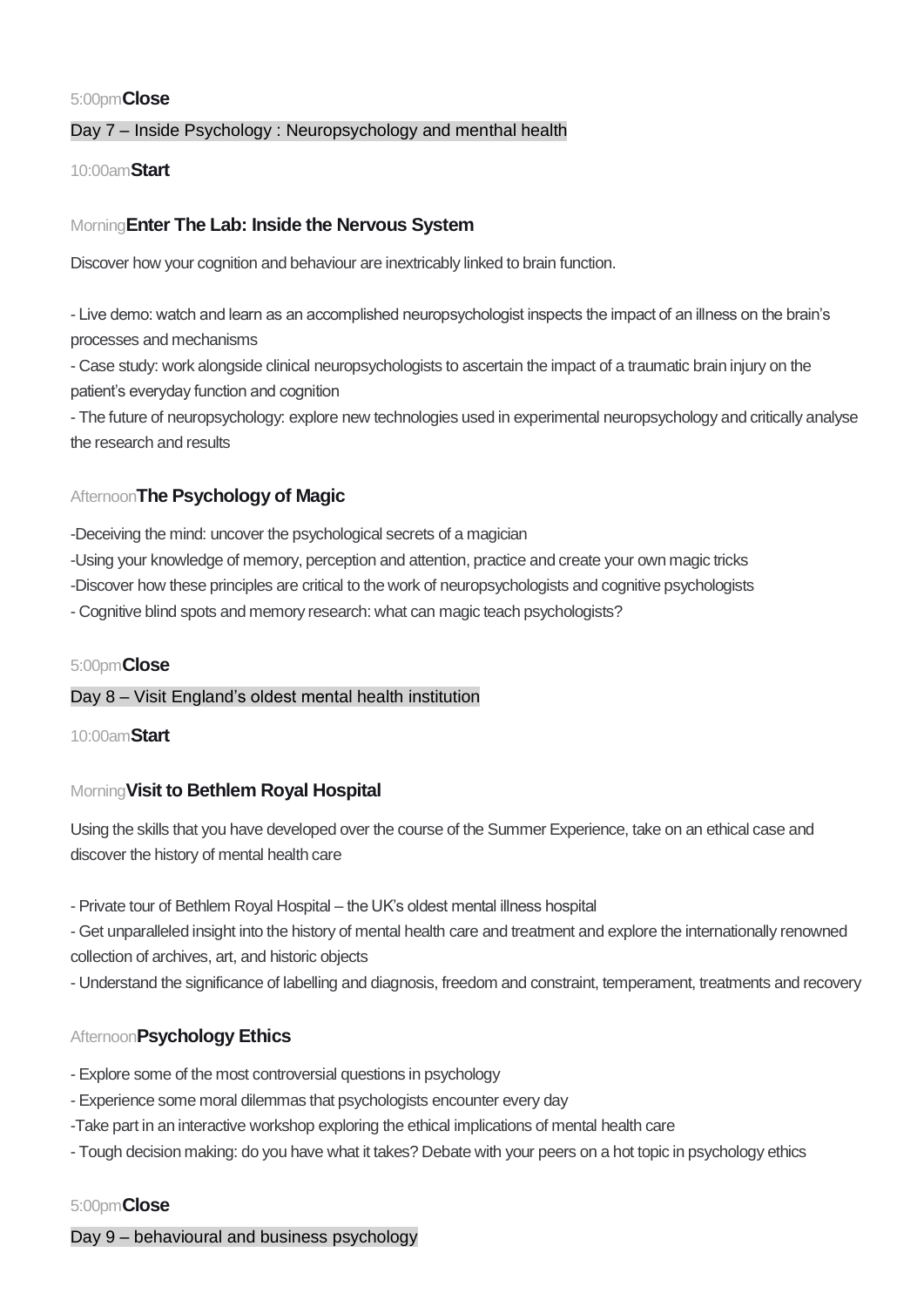## 10:00am**Start**

# Morning**Enter Corporate London: Consumer Psychology**

Journey to the heart of corporate London and explore how multinational organisations are leveraging psychology in two key ways: consumer psychology and occupational psychology and how this is underpinned by behavioural science.

- Experience the role of a consumer psychologist and uncover how psychology underpins successful businesses
- Humanising business: develop thoughtful solutions to social problems using behavioural science
- Design your own behavioural experiment and hypothesis and carry out a live experiment with your peers
- Observe, analyse and collate the results before pitching your findings to top business psychologists

# Afternoon**Occupational Psychology**

- Experience the role of an occupational psychologist and uncover how psychology underpins successful organisations - CEO or psychopath? Explore different behaviours and personality types found in the workplace and analyse what

these mean for getting ahead

- Analyse case studies of those who got it right and those who didn't - consult on policies to generate effective and sustainable performance from your organisation and its individuals whilst maintaining the well-being of all employees

### 5:00pm**Close**

#### Day 10 – The future of Psychology and private networking

10:00am**Start**

# Morning**PsychTech: Virtual Reality**

Experience how technology is impacting our behaviour and changing the way we think about the world.

- Meet a pioneering PsychTech firm and take part in an interactive session with experienced psychologists on the impact of virtual reality on the psychology field

- Experience first-hand how virtual realist treatment is being harnessed in the treatment of clinical disorders such as phobias, anxiety, and Post Traumatic Stress Disorder (PTSD)

- Cyberpsychology: discover one of the most important branches of psychology in the modern age. What is the psychology behind human interaction with digital technology?

# Afternoon**Private Networking Event at The British Psychological Society**

- Take part in a private networking session with top clinical, forensic and educational psychologists at The British Psychological Society

- Put your newfound knowledge to the test
- Have your burning questions answered by those in the know
- Receive valuable advice from experts in the field

5:00pm**Close** Day 11- Careermax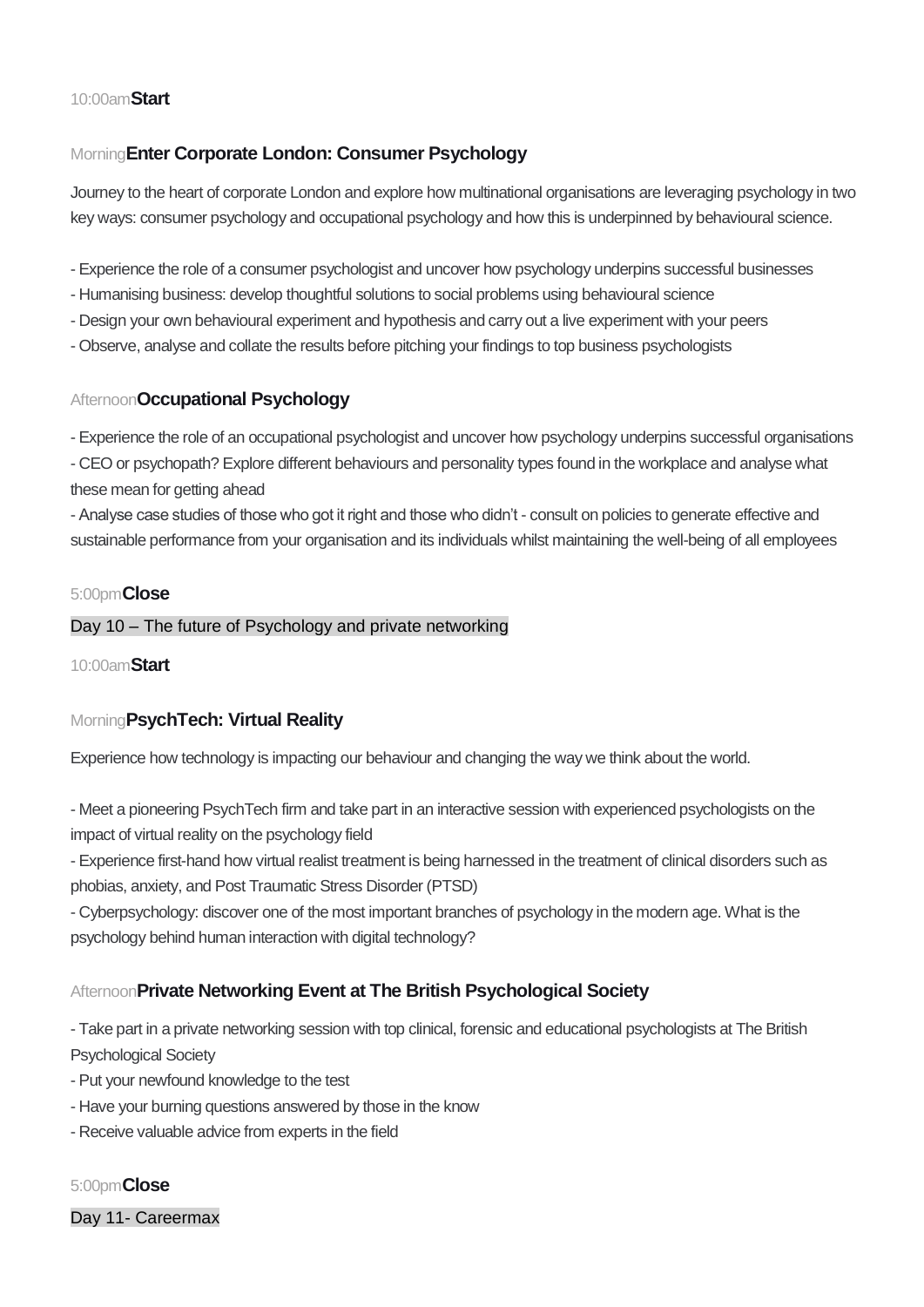## 10:30am**Start**

Over the next five days, you will receive personalised coaching on how to succeed in each of the major milestones on the road to landing your dream job: i) securing a place at a top-tier university ii) excelling in your studies iii) mastering every aspect of the recruitment process and procuring a top job in psychology post-university. In addition, you will receive inspirational coaching on key employability skills from high-profile figures including politicians and Olympic athletes.

# Morning**Enter CareerMax**

Your future starts now: discover the essential skills needed to thrive in psychology.

- Personal development plan: work with a careers expert in small focus groups to plan the next steps in your journey - 'Big results require big ambitions': hear from a world-class Olympic athlete on the importance of being a self-starting, ambitious individual in today's increasingly competitive climate

- 'The art of communication is the language of leadership': hear from a high-ranking politician on how best to improve your communication skills and captivate a large audience

## Afternoon**University Applications**

You're in your final year of school and it is time to start thinking about what comes next.

- Inside UCAS: an interactive session with a university admissions expert, with guidance on how to ace your applications and bag your first-choice university

- University and degree choices: making the right decisions to maximise your career potential
- Eye-catching extracurriculars: using extracurricular activities to boost your application
- Personal statement workshop: expert coaching on the art of personal statement writing
- Interview training: a masterclass with senior admissions tutors from top UK universities

- You become the admissions officer: step into the shoes of a university admissions tutor; review a collection of personal statements and interview prospective students for a place at a world-renowned university

### 5:00pm**Close**

Day 12 – Enter Oxford University

10:30am**Start**

### Morning**Welcome to University!**

Congratulations! You have been accepted into your first-choice university – it's time to start preparing.

- University tour: private tour of Oxford University led by students, who will guide you through the abundant opportunities available to you there

- Academic lecture: meet academics from the psychology department and experience a university-style lecture
- Meet the university team: attend an exclusive networking lunch with students and academics

### Afternoon**Step into the Shoes of a Student**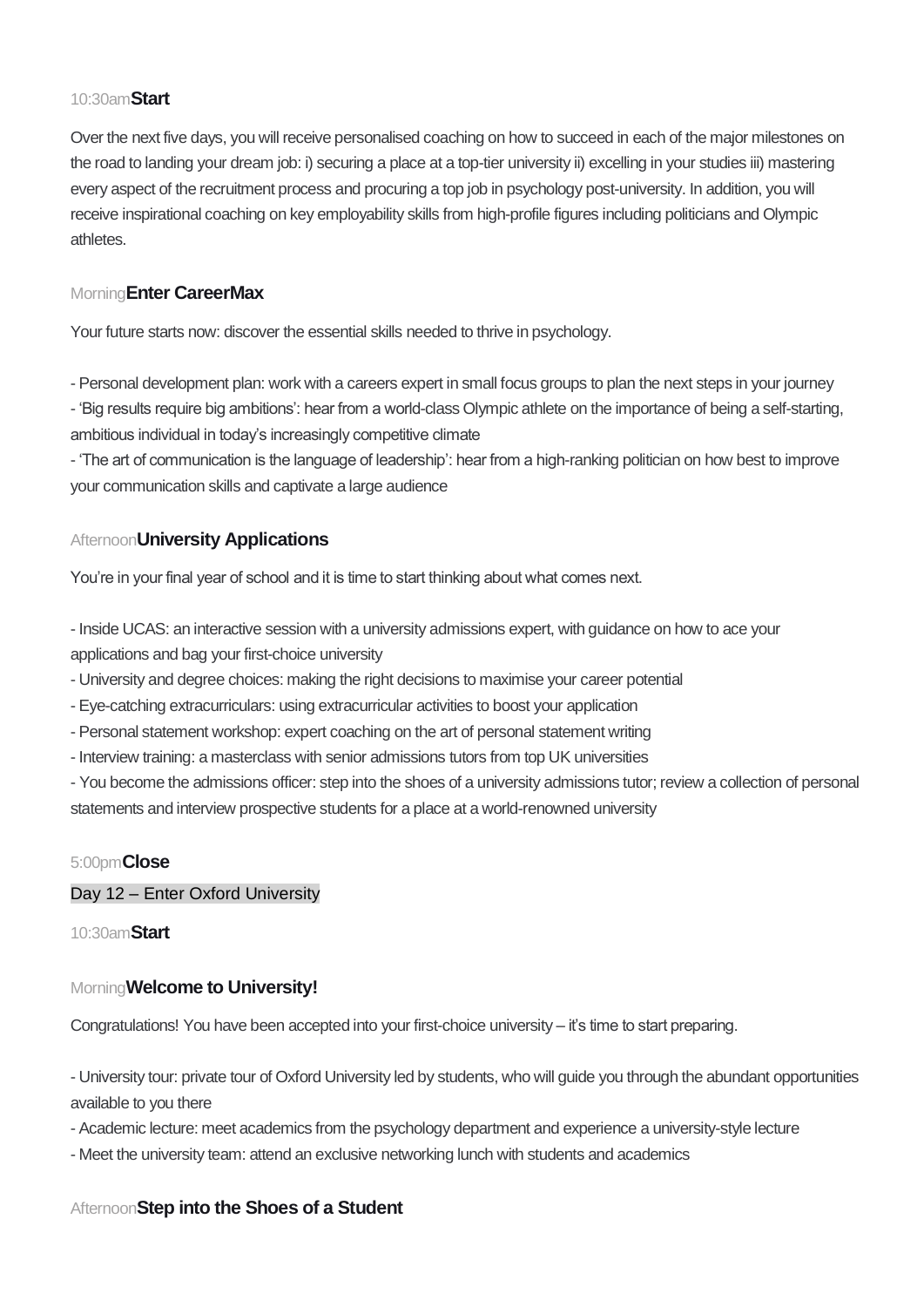- The academic seminar: discuss the contents of the morning lecture in a seminar group led by an academic, reflect on the topics raised with likeminded individuals and begin to generate your initial hypotheses

- The research project: work effectively as part of a team to research and plan for a knock-out group presentation
- The group presentation: present your team's finding to your peers and academics
- The feedback: receive feedback on your presentation and reflect on your team's performance

## 5:00pm**Close**

## Day 13 – Graduate recruitment : applications and interviews

10:30am**Start**

# Morning**Job Applications**

You're in your final year of study and it is time to start thinking about life after university.

- Standout work experience: learn the importance of securing relevant work experience and the impetus it can add to your graduate job applications

- Killer CVs: crack the code to the perfect CV with industry recruitment experts and hear from hiring managers from the psychology industry on what they are looking for in candidate resumes

- You become the hiring manager: step into the shoes of a senior hiring manager working at a psychology clinic as you screen a set of graduate CVs and select which candidates you would like to interview

## Afternoon**Interviews**

The graduate recruiter was impressed by your knockout CV and you have now been invited to interview for the role.

- Interview workshop: receive bespoke public speaking training on how best to articulate yourself during high-pressure, professional situations such as interviews and presentations

- You become the graduate interviewer: interview candidates for a graduate role alongside senior recruitment managers and put them through their paces with a series of challenging scenario-based questions

- Reflection: return to your focus groups and review the goals you set for InvestIN's CareerMax week. What have you achieved so far? What would you like to work on over the final two days? What questions do you need answering?

# 5:00pm**Close**

# Day 14 – Graduate recruitment assessment centres

10:30am**Start**

# Morning**Enter the Assessment Centre**

Congratulations! You have nailed the initial interview for a graduate role at a psychology clinic and are among the topranked candidates invited to the final stage assessment centre.

- Graduate assessments: discover the different types of activities you will be faced with during an assessment centre and the core competencies that recruiters are looking for

- Psychometric tests: experience a series of psychometric tests that will gauge your suitability for your dream role and receive feedback on your performance

- In tray exercise: tackle a series of challenging in tray exercises and impress your prospective employer with your calm and organised approach to work